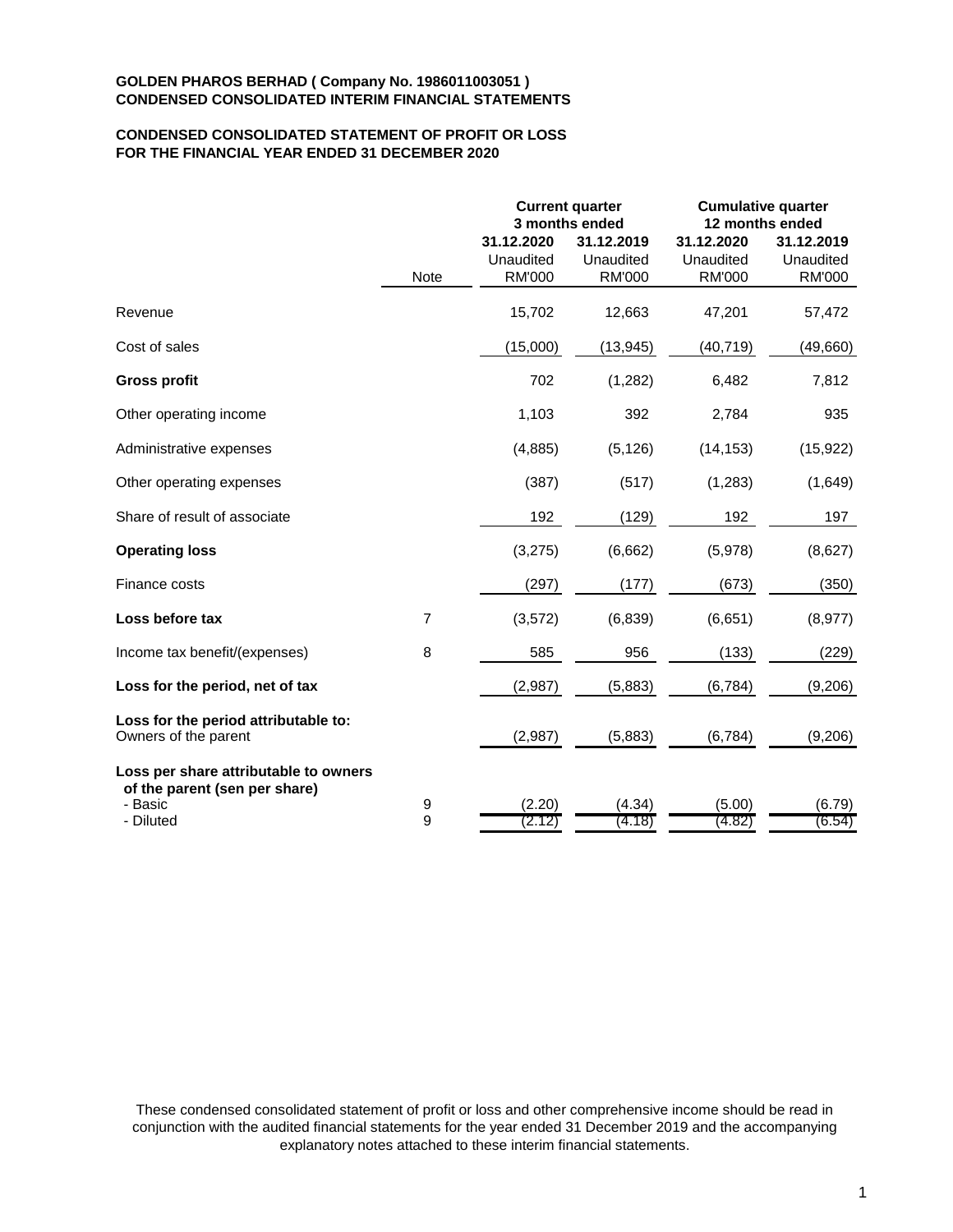# **CONDENSED CONSOLIDATED STATEMENT OF PROFIT OR LOSS AND OTHER COMPREHENSIVE INCOME FOR THE FINANCIAL YEAR ENDED 31 DECEMBER 2020 (CONTINUED)**

|                                                                                                                          | <b>Current quarter</b><br>3 months ended |                                          | <b>Cumulative quarter</b><br>12 months ended |                                          |
|--------------------------------------------------------------------------------------------------------------------------|------------------------------------------|------------------------------------------|----------------------------------------------|------------------------------------------|
| Note                                                                                                                     | 31.12.2020<br>Unaudited<br><b>RM'000</b> | 31.12.2019<br>Unaudited<br><b>RM'000</b> | 31.12.2020<br>Unaudited<br><b>RM'000</b>     | 31.12.2019<br>Unaudited<br><b>RM'000</b> |
| Loss for the period, net of tax                                                                                          | (2,987)                                  | (5,883)                                  | (6, 784)                                     | (9,206)                                  |
| Other comprehensive income                                                                                               |                                          |                                          |                                              |                                          |
| Other comprehensive income to be reclassified<br>to profit or loss in subsequent periods:                                |                                          |                                          |                                              |                                          |
| Net gain/(loss) on fair value changes of fair value through<br>other comprehensive income ("FVTOCI")<br>financial assets | 455                                      | 778                                      | (237)                                        | 848                                      |
| Other comprehensive income/(loss) for the<br>period, net of tax                                                          | 455                                      | 778                                      | (237)                                        | 848                                      |
| Total comprehensive loss for the period,<br>net of tax                                                                   | (2,532)                                  | (5, 105)                                 | (7,021)                                      | (8,358)                                  |
| Total comprehensive loss for the period,<br>net of tax attributable to:<br>Owners of the parent                          | (2,532)                                  | (5, 105)                                 | (7,021)                                      | (8,358)                                  |

These condensed consolidated statement of profit or loss and other comprehensive income should be read in conjunction with the audited financial statements for the year ended 31 December 2019 and the accompanying explanatory notes attached to these interim financial statements.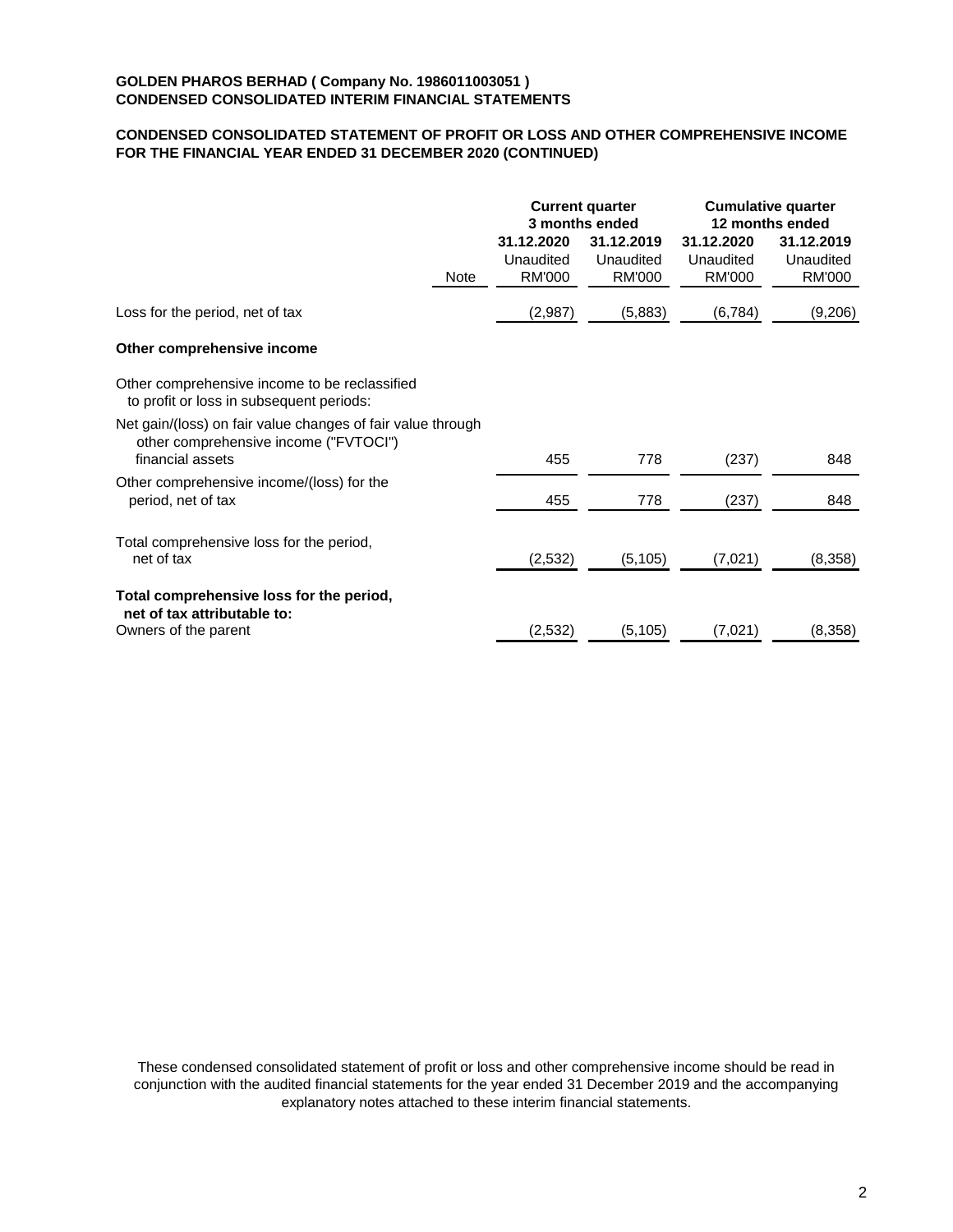### **CONDENSED CONSOLIDATED STATEMENT OF FINANCIAL POSITION AS AT 31 DECEMBER 2020**

|                                      |      | 31.12.2020    | 31.12.2019    |
|--------------------------------------|------|---------------|---------------|
|                                      |      | Unaudited     | Audited       |
|                                      | Note | <b>RM'000</b> | <b>RM'000</b> |
| <b>Assets</b>                        |      |               |               |
| <b>Non-current assets</b>            |      |               |               |
| Property, plant and equipment        | 10   | 15,151        | 14,984        |
| Right-of-use assets                  |      | 25,933        | 26,712        |
| Investment properties                |      | 18,284        | 18,540        |
| Intangible assets                    |      | 426           | 2,405         |
| Goodwill                             | 11   |               |               |
| Investment in associates             |      | 3,571         | 3,514         |
| Deferred tax assets                  |      | 980           | 1,878         |
| Investment securities                | 12   | 2,010         | 2,211         |
|                                      |      | 66,355        | 70,244        |
|                                      |      |               |               |
| <b>Current assets</b>                |      |               |               |
| Inventories                          |      | 6,236         | 6,298         |
| Trade and other receivables          |      | 12,511        | 13,323        |
| Tax recoverable                      |      | 3,148         | 1,590         |
| Cash and bank balances               | 13   | 13,137        | 22,242        |
| Assets classified as held for sale   |      | 20            |               |
|                                      |      | 35,052        | 43,453        |
| <b>Total assets</b>                  |      | 101,407       | 113,697       |
| <b>Equity and liabilities</b>        |      |               |               |
| <b>Equity</b>                        |      |               |               |
| Share capital                        | 14   |               |               |
| - ordinary shares                    |      | 68,447        | 68,447        |
| - redeemable preference shares       |      | 12,000        |               |
| Retained earnings                    |      | 8,152         | 14,936        |
| Other reserves                       |      | (20, 298)     | (20, 487)     |
| <b>Total equity</b>                  |      | 68,301        | 62,896        |
| <b>Non-current liabilities</b>       |      |               |               |
| Retirement benefit obligations       |      | 7,151         | 7,332         |
| <b>Borrowings</b>                    | 15   | 10,241        | 9,686         |
| Lease liabilities                    |      | 1             | 27            |
|                                      |      | 17,393        | 17,045        |
| <b>Current liabilities</b>           |      |               |               |
| Retirement benefit obligations       |      | 565           | 580           |
| Borrowings                           | 15   | 1,832         | 2,823         |
| Lease liabilities                    |      | 24            | 25            |
| Trade and other payables             |      | 13,292        | 30,328        |
|                                      |      | 15,713        | 33,756        |
| <b>Total liabilities</b>             |      | 33,106        | 50,801        |
| <b>Total equity and liabilities</b>  |      | 101,407       | 113,697       |
| Net assets per share attributable to |      |               |               |
| owners of the parent ("RM")          |      | 0.50          | 0.46          |
|                                      |      |               |               |

These condensed consolidated statement of financial position should be read in conjunction with the audited financial statements for the year ended 31 December 2019 and the accompanying explanatory notes attached to these interim financial statements.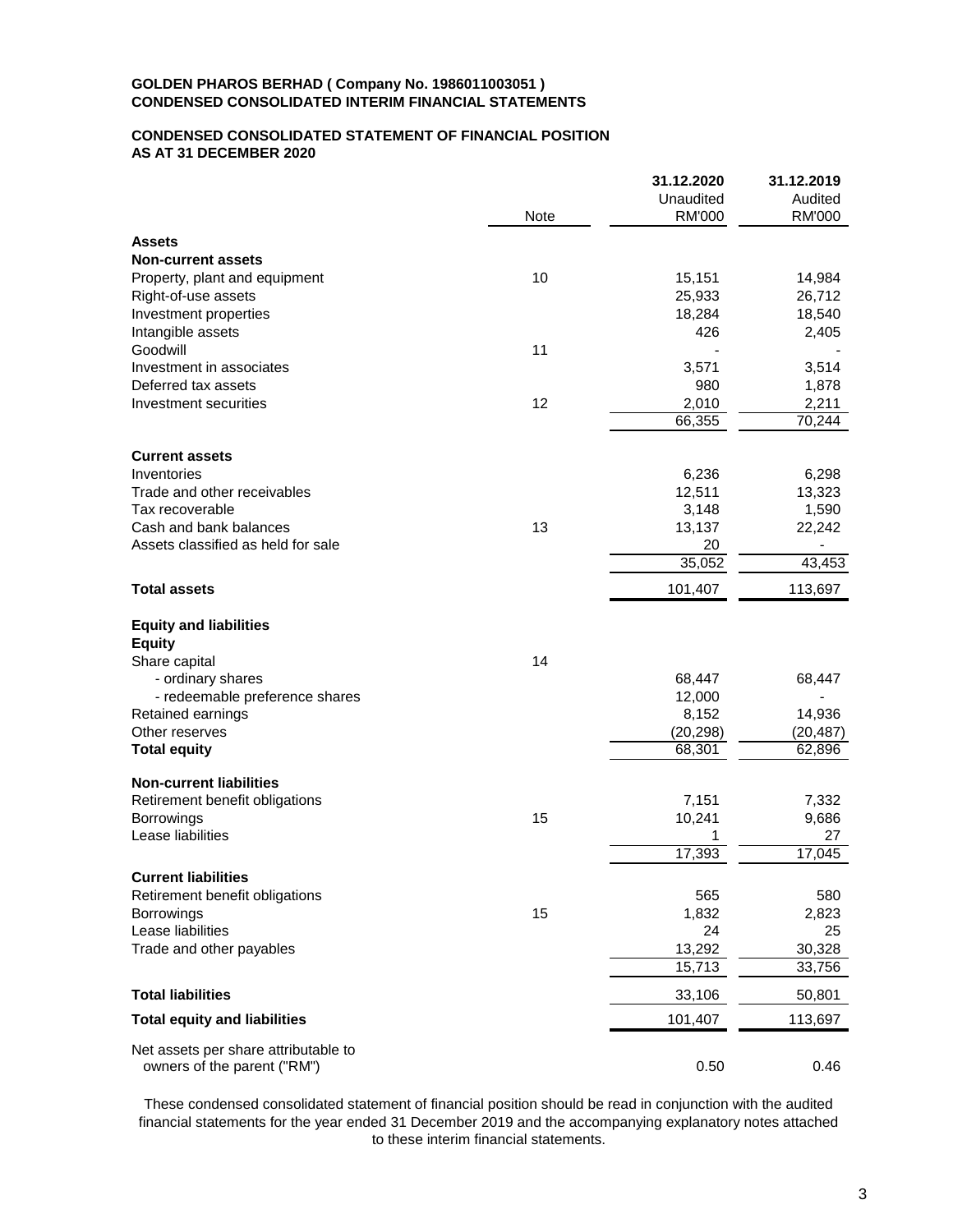#### **CONDENSED CONSOLIDATED STATEMENT OF CHANGES IN EQUITY FOR THE FINANCIAL YEAR ENDED 31 DECEMBER 2020**

|                                                                                                                               |                                   |                                                      |                                                     |                                                       | Attributable to owners of the parent         |                                        |                                                                  |                                                       |                                                                |
|-------------------------------------------------------------------------------------------------------------------------------|-----------------------------------|------------------------------------------------------|-----------------------------------------------------|-------------------------------------------------------|----------------------------------------------|----------------------------------------|------------------------------------------------------------------|-------------------------------------------------------|----------------------------------------------------------------|
|                                                                                                                               |                                   | Non-distributable                                    |                                                     | <b>Distributable</b>                                  |                                              | Non-distributable                      |                                                                  |                                                       |                                                                |
|                                                                                                                               | Equity,<br>total<br><b>RM'000</b> | Ordinary<br><b>Share</b><br>capital<br><b>RM'000</b> | Redeemable<br>preference<br>shares<br><b>RM'000</b> | <b>Total</b><br>retained<br>earnings<br><b>RM'000</b> | Other<br>reserves,<br>total<br><b>RM'000</b> | Fair value<br>reserve<br><b>RM'000</b> | <b>Equity</b><br>contribution<br>from<br>owners<br><b>RM'000</b> | Reserve<br>arising<br>from<br>merger<br><b>RM'000</b> | <b>Employee</b><br>share<br>option<br>reserve<br><b>RM'000</b> |
| Opening balance at 1 January 2020                                                                                             | 62,896                            | 68,447                                               | $\overline{\phantom{a}}$                            | 14,936                                                | (20, 487)                                    | 714                                    | 1,262                                                            | (22, 718)                                             | 255                                                            |
| Loss for the period                                                                                                           | (6, 784)                          |                                                      | $\overline{\phantom{a}}$                            | (6,784)                                               |                                              | $\overline{a}$                         |                                                                  |                                                       |                                                                |
| Other comprehensive loss<br>- Net loss on fair value changes of FVTOCI financial<br>assets                                    | (237)                             |                                                      |                                                     |                                                       | (237)                                        | (237)                                  |                                                                  |                                                       | $\overline{a}$                                                 |
| Total comprehensive loss                                                                                                      | (7,021)                           | $\sim$                                               | $\blacksquare$                                      | (6,784)                                               | (237)                                        | (237)                                  | $\overline{\phantom{a}}$                                         | $\blacksquare$                                        | $\sim$                                                         |
| Transaction with owners<br>- Grant of equity-settled share options to employees<br>- Issuance of redeemable preference shares | 426<br>12,000                     | $\overline{\phantom{a}}$                             | 12,000                                              |                                                       | 426<br>$\overline{a}$                        |                                        |                                                                  |                                                       | 426<br>$\overline{\phantom{a}}$                                |
| Closing balance at 31 December 2020                                                                                           | 68,301                            | 68,447                                               | 12,000                                              | 8,152                                                 | (20, 298)                                    | 477                                    | 1,262                                                            | (22, 718)                                             | 681                                                            |
| Opening balance at 1 January 2019                                                                                             | 72,515                            | 68,192                                               |                                                     | 25,879                                                | (21, 556)                                    | (134)                                  | 1,262                                                            | (22, 718)                                             | 34                                                             |
| Loss for the period                                                                                                           | (9,206)                           |                                                      | $\overline{\phantom{a}}$                            | (9,206)                                               |                                              |                                        |                                                                  |                                                       |                                                                |
| Other comprehensive income<br>- Net gain on fair value changes of FVTOCI financial<br>assets                                  | 848                               |                                                      |                                                     |                                                       | 848                                          | 848                                    |                                                                  |                                                       |                                                                |
| Total comprehensive income                                                                                                    | (8, 358)                          |                                                      | $\overline{\phantom{a}}$                            | (9,206)                                               | 848                                          | 848                                    | $\overline{\phantom{a}}$                                         |                                                       |                                                                |
| Transaction with owners                                                                                                       |                                   |                                                      |                                                     |                                                       |                                              |                                        |                                                                  |                                                       |                                                                |
| - Grant of equity-settled share options to employees                                                                          | 476                               | 255                                                  |                                                     |                                                       | 221                                          |                                        |                                                                  |                                                       | 221                                                            |
| - Dividend                                                                                                                    | (1,737)                           |                                                      | $\overline{\phantom{a}}$                            | (1,737)                                               | $\overline{\phantom{a}}$                     |                                        |                                                                  |                                                       |                                                                |
| Closing balance at 31 December 2019                                                                                           | 62,896                            | 68,447                                               | $\blacksquare$                                      | 14,936                                                | (20, 487)                                    | 714                                    | 1,262                                                            | (22, 718)                                             | 255                                                            |

These condensed consolidated statement of changes in equity should be read in conjunction with the audited financial statements for the year ended 31 December 2019 and the accompanying explanatory notes attached to these interim financial statements.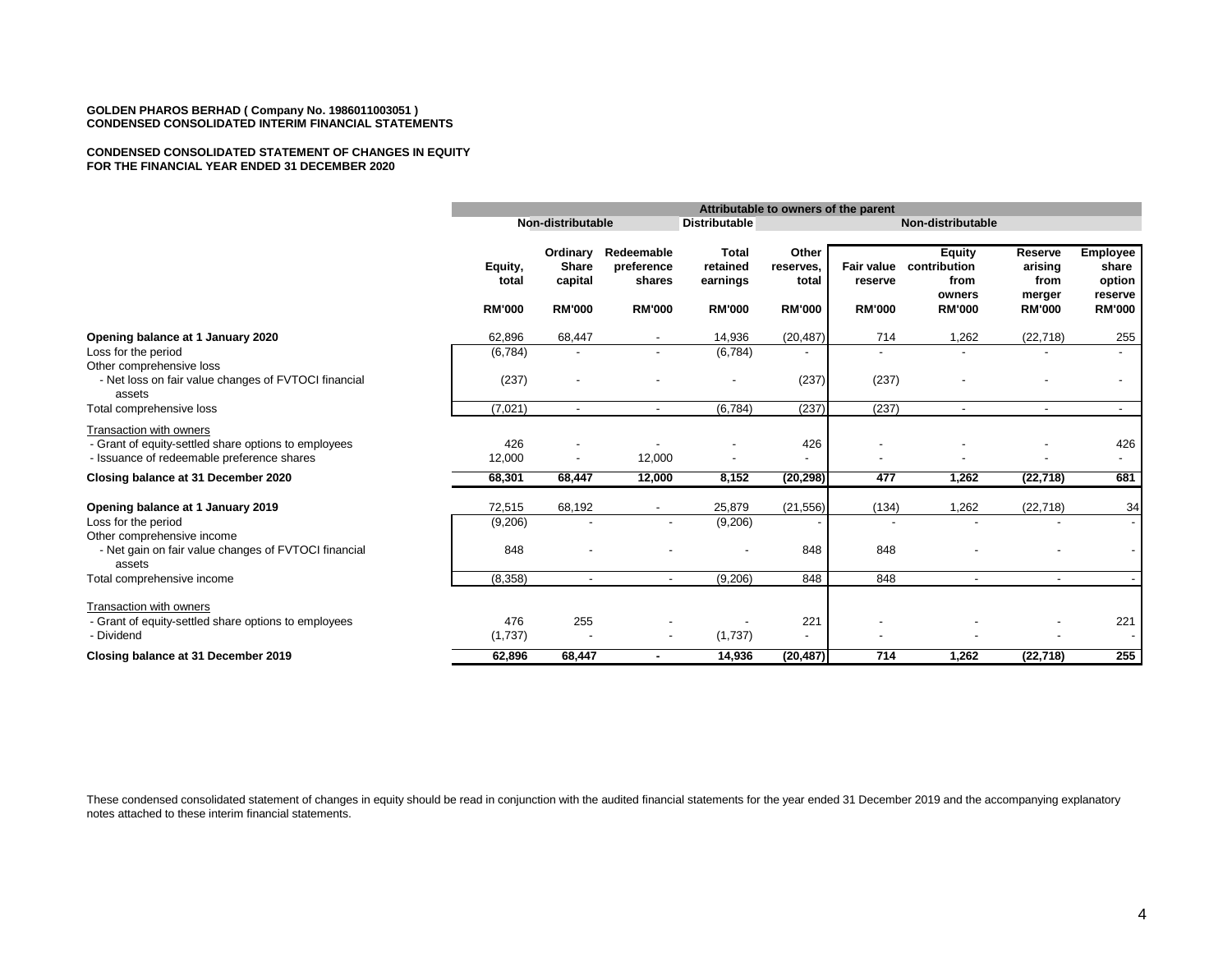#### **CONDENSED CONSOLIDATED STATEMENT OF CASH FLOWS FOR THE FINANCIAL YEAR ENDED 31 DECEMBER 2020**

|                                                                                        |                | 12 months ended |                |
|----------------------------------------------------------------------------------------|----------------|-----------------|----------------|
|                                                                                        |                | 31.12.2020      | 31.12.2019     |
|                                                                                        |                | Unaudited       | Unaudited      |
|                                                                                        | Note           | RM'000          | RM'000         |
| <b>Operating activities</b>                                                            |                |                 |                |
| Loss before tax                                                                        |                | (6,651)         | (8, 977)       |
| Adjustments for:                                                                       |                |                 |                |
| Interest income                                                                        | 7              | (267)           | (429)          |
| Dividend income                                                                        | 7              | (36)            | (68)           |
| Interest expenses                                                                      | 7              | 673             | 350            |
| Gain on disposal of property, plant and equipment                                      | 7              | (17)            | (63)           |
| Depreciation of property, plant and equipment<br>Depreciation of investment properties | 7<br>7         | 2,551<br>488    | 2,698<br>508   |
| Depreciation on right-of-use assets                                                    | 7              | 779             | 779            |
| Property, plant and equipment written off                                              | 7              | 2               |                |
| Impairment on property, plant and equipment                                            | 7              | 51              |                |
| Reversal of allowance for impairment of trade and                                      |                |                 |                |
| other receivables                                                                      | 7              | (17)            |                |
| Provision for impairment loss on trade and other receivables                           | 7              | 843             | 38             |
| Inventories written off                                                                | 7              | 5               | 71             |
| Grant equity-settled share options to employees                                        | 7              | 426             | 476            |
| Amortisation on intangible assets                                                      | 7              | 1,979           | 2,611          |
| Share of results of an associate                                                       | 7              | (192)           | (197)          |
| Provision for retirement benefits                                                      | 7              | 774             | 803            |
| Reversal for short-term accumulating<br>compensated absences                           | $\overline{7}$ | (94)            | 94             |
| Total adjustments                                                                      |                | 7,948           | 7,671          |
| Operating cash flows/(used in) before changes in working capital                       |                | 1,297           | (1,306)        |
| Changes in working capital                                                             |                |                 |                |
| Decrease in inventory                                                                  |                | 57              | 1,045          |
| (Increase)/decrease in trade and other receivables                                     |                | (14)            | 2,637          |
| Decrease in trade and other payables                                                   |                | (4,939)         | (370)          |
| Total changes in working capital                                                       |                | (4,896)         | 3,312          |
| Interest paid                                                                          |                | (671)           | (350)          |
| Income taxes paid                                                                      |                | (799)           | (1,306)        |
| Retirement benefits paid                                                               |                | (970)           | (1, 251)       |
| Total changes in working capital                                                       |                | (2, 440)        | (2,907)        |
| Net cash flows used in operating activities                                            |                | (6,039)         | (901)          |
| <b>Investing activities</b>                                                            |                |                 |                |
| Purchase of property, plant and equipment                                              | 10             | (1, 972)        | (1,295)        |
| Additional in investment property                                                      |                | (232)           |                |
| Proceeds from disposal of property, plant and equipment                                |                | 17              | 110            |
| Withdrawal of deposit with licensed bank                                               |                | 451             |                |
| Placement of deposit with licensed bank                                                |                |                 | (200)          |
| Additional of intangible assets                                                        |                |                 | (3,832)        |
| Dividend received<br>Interest received                                                 |                | 135             | 68             |
| Dividend paid                                                                          |                | 268             | 429<br>(1,737) |
| Net cash flows used in investing activities                                            |                | (1, 333)        | (6, 457)       |
| <b>Financing activities</b>                                                            |                |                 |                |
| Contractual lease payment                                                              |                | (27)            | (30)           |
| Drawdown from borrowings                                                               |                | 952             | 9,743          |
| Repayment of borrowings                                                                |                | (1,206)         | (788)          |
| Net cash flows (used in)/from financing activities                                     |                | (281)           | 8,925          |
| Net (decrease)/increase in cash and cash equivalents                                   |                | (7,653)         | 1,567          |
| Cash and cash equivalents at 1 January                                                 |                | 19,646          | 18,079         |
| Cash and cash equivalents at 31 December                                               |                | 11,993          | 19,646         |

These condensed consolidated statement of cash flows should be read in conjunction with the audited financial statements for the year ended 31 December 2019 and the accompanying explanatory notes attached to these interim financial statements.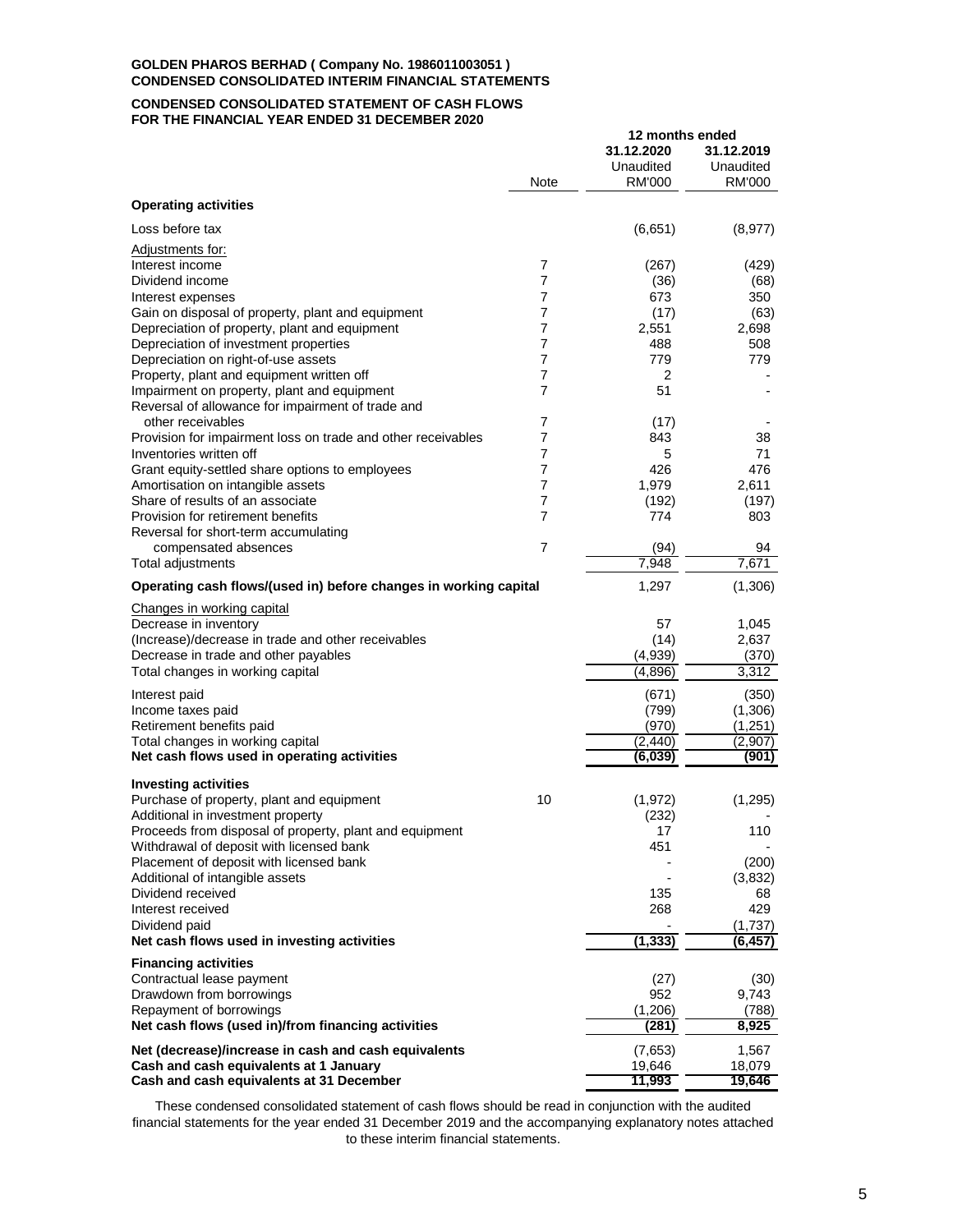### **1. Corporate information**

Golden Pharos Berhad is a public limited liability company incorporated and domiciled in Malaysia, and is listed on Bursa Malaysia Securities Berhad.

### **2. Basis of preparation**

The condensed financial statements are unaudited and have been prepared in accordance with IAS 34, MFRS 134, *Interim Financial Reporting* and paragraph 9.22 of Bursa Malaysia Securities Berhad's Main Market Listing Requirements. They should also be read in conjunction with the financial statements of the Group for the year ended 31 December 2019 and the accompanying notes attached to the unaudited condensed consolidated financial statements.

### **3. Significant accounting policies**

The significant accounting policies adopted are consistent with those of the audited financial statements for the year ended 31 December 2019, except for the adoption of the following new and amended MFRSs and IC Interpretation which are applicable to its financial statements and are relevant to its operations:-

On 1 January 2020, the Group adopted the following new and amended MFRSs and IC Interpretation mandatory for annual periods beginning on or after 1 January 2020:

#### **Description Effective for**

|                                                                   | annual         |
|-------------------------------------------------------------------|----------------|
|                                                                   | periods        |
|                                                                   | beginning on   |
|                                                                   | or after       |
| Amendments to MFRS 2: Share-based Payment                         | 1 January 2020 |
| Amendments to MFRS 3: Business Combinations                       | 1 January 2020 |
| Amendments to MFRS 6: Exploration for and Evaluation              |                |
| of Mineral Resources                                              | 1 January 2020 |
| Amendments to MFRS 14: Regulatory Deferral Accounts               | 1 January 2020 |
| Amendments to MFRS 101: Presentation of Financial Statements      | 1 January 2020 |
| Amendments to MFRS 108: Accounting Policies, Changes              |                |
| in Accounting Estimates and Errors                                | 1 January 2020 |
| Amendments to MFRS 134: Interim Financial Reporting               | 1 January 2020 |
| Amendments to MFRS 137: Provision, Contingent                     |                |
| Liabilities and Contingent Asset                                  | 1 January 2020 |
| Amendments to MFRS 138: Intangible Assets                         | 1 January 2020 |
| Amendments to IC Interpretation 12: Service Concession Agreements | 1 January 2020 |
| Amendments to IC Interpretation 19: Extinguishing Financial       |                |
| Liabilities with Equity Instruments                               | 1 January 2020 |
| Amendment to IC Interpretation 20: Stripping Costs in the         |                |
| Production Phase of a Surface Mine                                | 1 January 2020 |
| Amendments to IC Interpretation 22: Foreign Currency              |                |
| Transactions and Advance Consideration                            | 1 January 2020 |
| Amendments to IC Interpretation 132: Intangible                   |                |
| Assets-Website Costs                                              | 1 January 2020 |

The initial application of the abovementioned standards and interpretations did not have any material impact to the financial statements of the Group.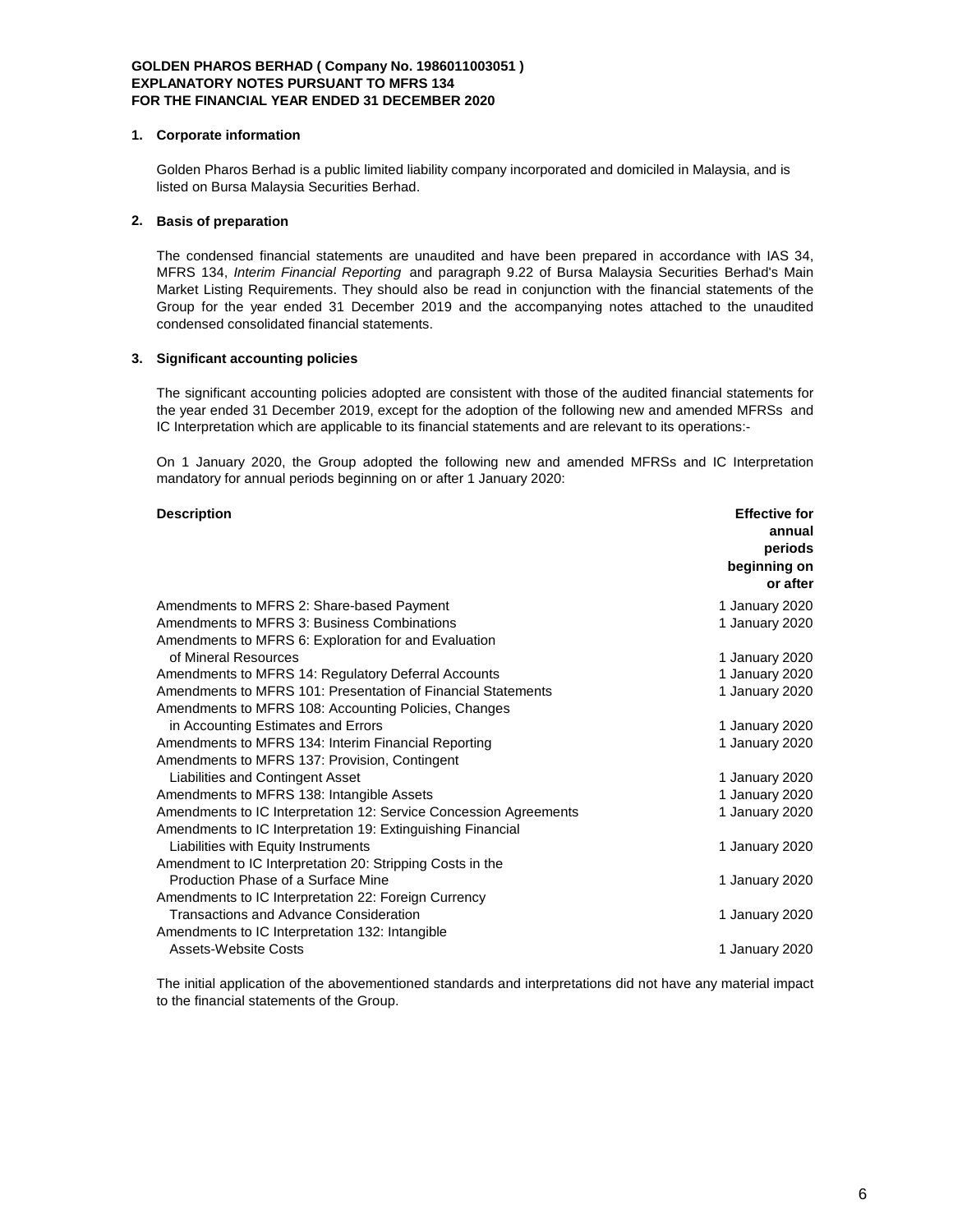#### **4. Changes in estimates**

There were no significant changes in estimates that have had a material effect in the current interim results.

## **5. Seasonality of operations**

During the quarter under review, the Group's principal business operations were adversely affected by the seasonal and cyclical factors such as rainy seasons.

## **6. Segment information**

**Loss before taxation** 

The Group is organised into business units based on their products and services, and has three operating segments as follows:

- (i) Harvesting, sawmilling, kiln drying of timber and sales of logs and right to log.
- (ii) Manufacturing manufacturing and trading of glass, veneer and woodchips.
- (iii) Others including investment holding, rental of properties, none of which are of a sufficient size to be reported separately.

|                                                       | Harvesting,                                                   |                                       |                                |                                      |
|-------------------------------------------------------|---------------------------------------------------------------|---------------------------------------|--------------------------------|--------------------------------------|
|                                                       | sawmilling and                                                |                                       |                                |                                      |
|                                                       | kiln drying                                                   | <b>Manufacturing</b>                  |                                | <b>Others Consolidated</b>           |
|                                                       | <b>RM'000</b>                                                 | <b>RM'000</b>                         | <b>RM'000</b>                  | <b>RM'000</b>                        |
| <b>Results for 3 months ended</b>                     |                                                               |                                       |                                |                                      |
| 31 December 2020                                      |                                                               |                                       |                                |                                      |
| Operating revenue                                     | 10,483                                                        | 5,176                                 | 43                             | 15,702                               |
| Other operating income                                | 665                                                           | 379                                   | 59                             | 1,103                                |
| Expenses                                              | (12, 385)                                                     | (7,083)                               | (1, 101)                       | (20, 569)                            |
| Share of profit of associate                          | 192                                                           |                                       |                                | 192                                  |
| Loss before taxation                                  | (1,045)                                                       | (1,528)                               | (999)                          | (3, 572)                             |
| <b>Results for 3 months ended</b><br>31 December 2019 |                                                               |                                       |                                |                                      |
| Operating revenue                                     | 7,262                                                         | 5,323                                 | 78                             | 12,663                               |
| Other operating income                                | 288                                                           | 45                                    | 59                             | 392                                  |
| Expenses                                              | (10, 353)                                                     | (8,044)                               | (1,368)                        | (19, 765)                            |
| Share of profit of associate                          | (129)                                                         |                                       |                                | (129)                                |
| Loss before taxation                                  | (2,932)                                                       | (2,676)                               | (1, 231)                       | (6,839)                              |
|                                                       | Harvesting,<br>sawmilling and<br>kiln drying<br><b>RM'000</b> | <b>Manufacturing</b><br><b>RM'000</b> | <b>Others</b><br><b>RM'000</b> | <b>Consolidated</b><br><b>RM'000</b> |
| <b>Results for 12 months ended</b>                    |                                                               |                                       |                                |                                      |
| 31 December 2020                                      |                                                               |                                       |                                |                                      |
| Operating revenue                                     | 30,726                                                        | 16,356                                | 119                            | 47,201                               |
| Other operating income                                | 2,007                                                         | 636                                   | 141                            | 2,784                                |

Expenses (33,965) (19,219) (3,644) (56,828) Share of profit of associate <br> **Loss before taxation** <br>
(1,040) (2,227) (3,384) (6,651)

7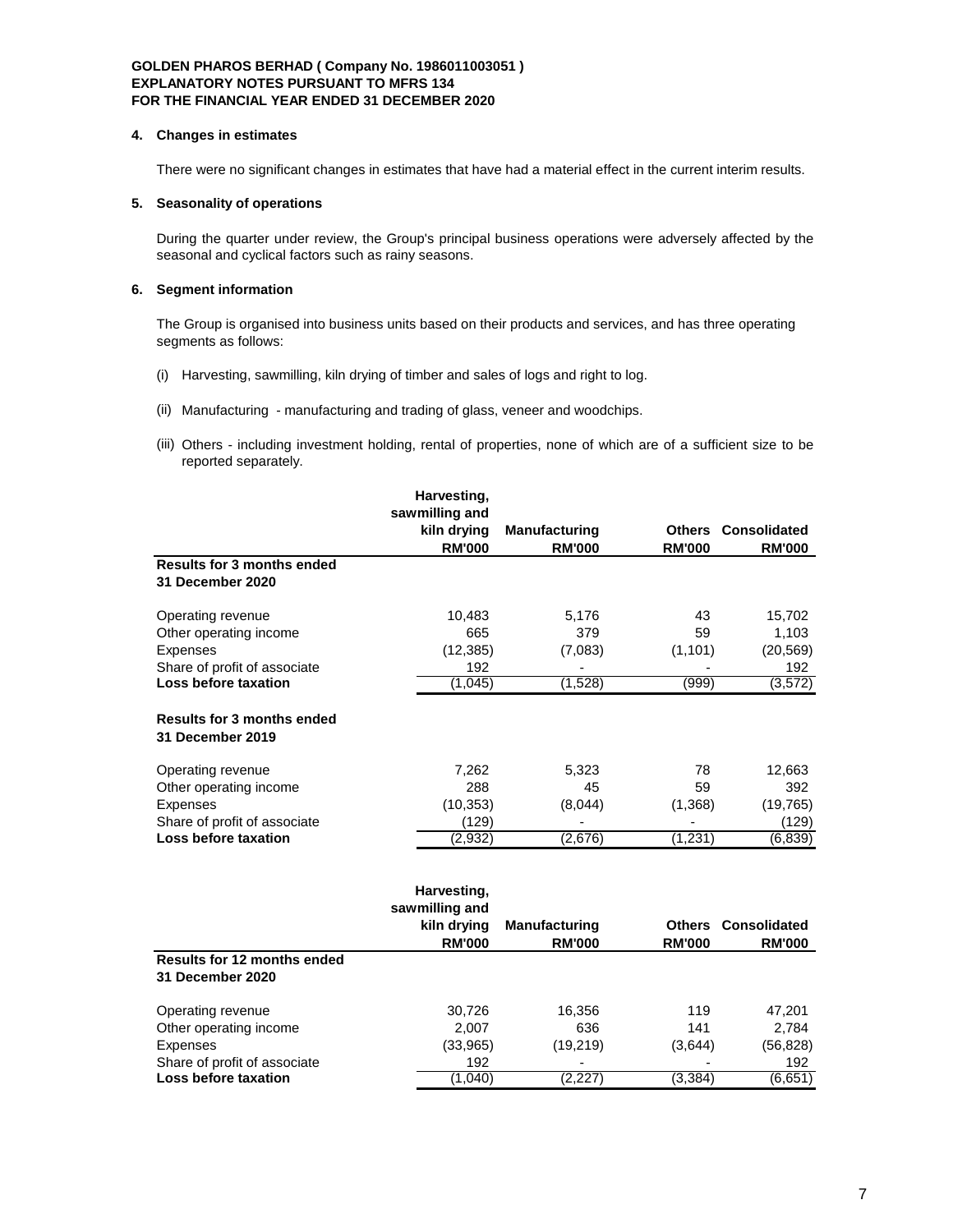## **6. Segment information (continued)**

|                                                 | Harvesting,<br>sawmilling and<br>kiln drying<br><b>RM'000</b> | <b>Manufacturing</b><br><b>RM'000</b> | <b>Others</b><br><b>RM'000</b> | Consolidated<br><b>RM'000</b> |
|-------------------------------------------------|---------------------------------------------------------------|---------------------------------------|--------------------------------|-------------------------------|
| Results for 12 months ended<br>31 December 2019 |                                                               |                                       |                                |                               |
| Operating revenue                               | 36,723                                                        | 20,650                                | 99                             | 57,472                        |
| Other operating income                          | 680                                                           | 177                                   | 78                             | 935                           |
| Expenses                                        | (39,243)                                                      | (23, 748)                             | (4,590)                        | (67, 581)                     |
| Share of profit of associate                    | 197                                                           |                                       |                                | 197                           |
| Loss before taxation                            | (1,643)                                                       | (2,921)                               | (4,413)                        | (8,977)                       |

# **7. Loss before tax**

Included in the loss before taxation are the following items:

|                                            | <b>Current quarter</b><br>3 months ended |               | <b>Cumulative quarter</b><br>12 months ended |               |
|--------------------------------------------|------------------------------------------|---------------|----------------------------------------------|---------------|
|                                            | 31.12.2020                               | 31.12.2019    | 31.12.2020                                   | 31.12.2019    |
|                                            | <b>RM'000</b>                            | <b>RM'000</b> | <b>RM'000</b>                                | <b>RM'000</b> |
| Interest income                            | (166)                                    | (203)         | (267)                                        | (429)         |
| Dividend income                            | (36)                                     | (68)          | (36)                                         | (68)          |
| Interest expenses                          | 297                                      | 177           | 673                                          | 350           |
| Loss/(gain) on disposal of property, plant |                                          |               |                                              |               |
| and equipment                              | 6                                        | (53)          | (17)                                         | (63)          |
| Depreciation of property, plant and        |                                          |               |                                              |               |
| equipment                                  | 687                                      | 911           | 2,551                                        | 2,698         |
| Depreciation of investment properties      | 113                                      | 130           | 488                                          | 508           |
| Depreciation of right-of-use assets        | 196                                      | 197           | 779                                          | 779           |
| Property, plant and equipment written off  |                                          |               | $\overline{2}$                               |               |
| Impairment on property, plant and          |                                          |               |                                              |               |
| equipment                                  | 51                                       |               | 51                                           |               |
| Reversal of allowance for impairment of    |                                          |               |                                              |               |
| trade and other receivables                | (17)                                     |               | (17)                                         |               |
| Provision for impairment loss on trade     |                                          |               |                                              |               |
| and other receivables                      | 843                                      | 38            | 843                                          | 38            |
| Inventories written off                    | 5                                        | 71            | 5                                            | 71            |
| Grant equity-settled share options to      |                                          |               |                                              |               |
| employees                                  | 240                                      | 118           | 426                                          | 476           |
| Amortisation of intangible assets          | (1, 167)                                 | 652           | 1,979                                        | 2,611         |
| Share of results of an associate           | (192)                                    | 129           | (192)                                        | (197)         |
| Provision for retirement benefits          | 198                                      | 246           | 774                                          | 803           |
| Reversal/(provision) for short-term        |                                          |               |                                              |               |
| accumulating compensated absences          |                                          | 150           | (94)                                         | 94            |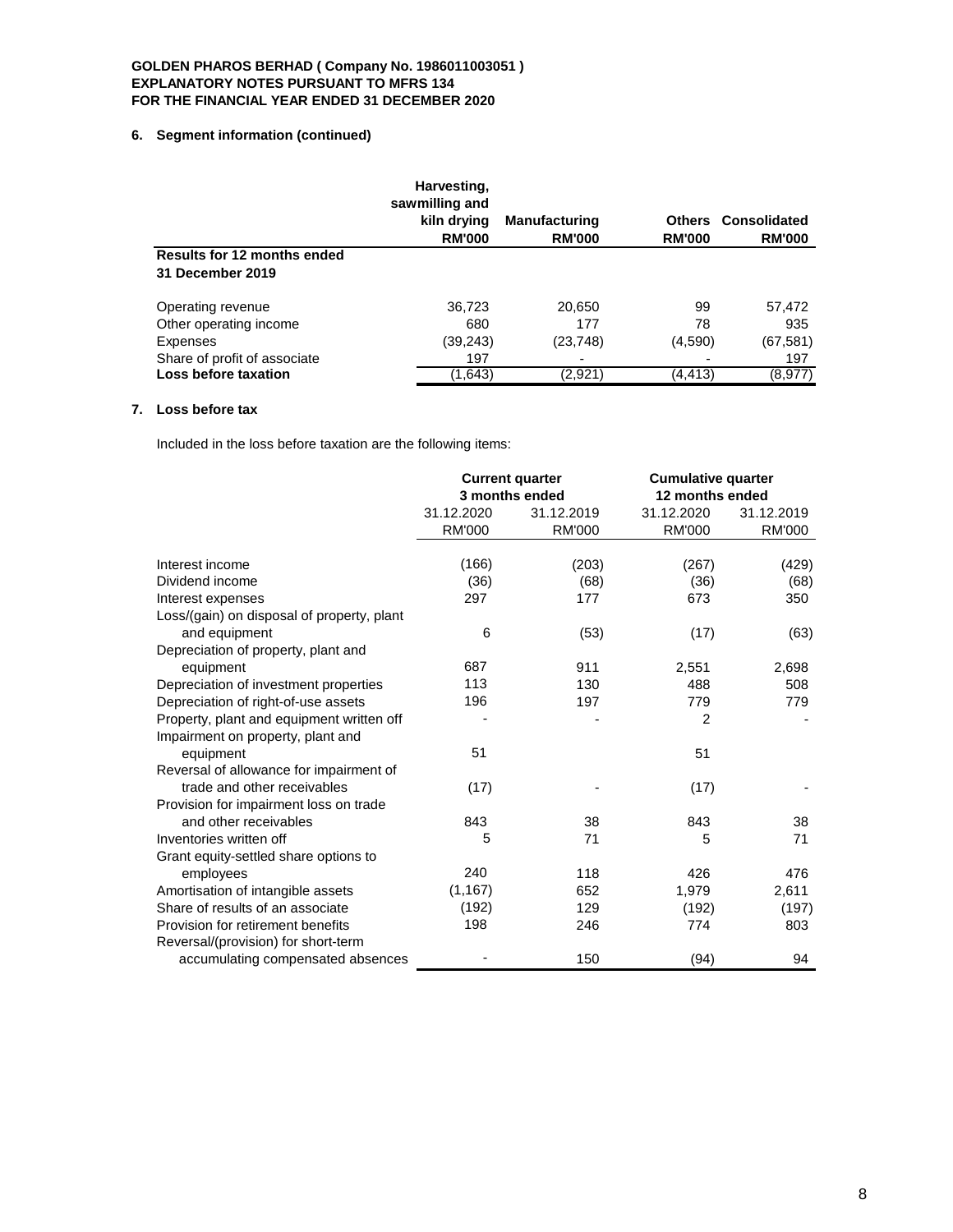#### **8. Income tax (benefit)/expenses**

|                                                                  |                      | <b>Current quarter</b><br>3 months ended | <b>Cumulative quarter</b><br>12 months ended |                             |
|------------------------------------------------------------------|----------------------|------------------------------------------|----------------------------------------------|-----------------------------|
|                                                                  | 31.12.2020<br>RM'000 | 31.12.2019<br>RM'000                     | 31.12.2020<br>RM'000                         | 31.12.2019<br><b>RM'000</b> |
| Current income tax<br>(Over)/underprovision of income tax in     | (152)                | (555)                                    | 377                                          | 481                         |
| respect of previous years                                        | (1, 143)             | (3)                                      | (1, 143)                                     | 111                         |
| Deferred income tax<br>Under/(over) provision of deferred tax in | (36)                 | 449                                      | 38                                           | (59)                        |
| respect of previous years                                        | 746                  | (847)                                    | 861                                          | (304)                       |
|                                                                  | (585)                | (956)                                    | 133                                          | 229                         |
| Effective tax rate                                               | 16.4%                | 14.0%                                    | $-2.0\%$                                     | $-2.6%$                     |

Income tax expense is recognised in each interim period based on the best estimate of the weighted average annual income tax rate expected for the full financial year. For the current financial period under review, the Group's effective tax rate was lower than statutory tax rate due to reversal temporary differences.

### **9. Loss per share**

Basic loss per share amounts are calculated by dividing loss for the period, net of tax, attributable to owners of the parent by the weighted average number of ordinary shares in issue during the financial year.

|                                                                                                             |          | <b>Current quarter</b><br>3 months ended |            | <b>Cumulative quarter</b><br>12 months ended |            |
|-------------------------------------------------------------------------------------------------------------|----------|------------------------------------------|------------|----------------------------------------------|------------|
|                                                                                                             |          | 31.12.2020                               | 31.12.2019 | 31.12.2020                                   | 31.12.2019 |
| Loss net of tax attributable to<br>owners of the parent used in the<br>computation of earnings<br>per share | (RM'000) | (2,987)                                  | (5,883)    | (6,784)                                      | (9,206)    |
| No of ordinary shares                                                                                       |          |                                          |            |                                              |            |
| - In issue                                                                                                  | (' 000)  | 135,645                                  | 135,645    | 135,645                                      | 135,645    |
| - Effect of dilusion: share option                                                                          | (' 000)  | 5,123                                    | 5,123      | 5,123                                        | 5,123      |
|                                                                                                             |          | 140.768                                  | 140,768    | 140,768                                      | 140,768    |
| Basic loss per share                                                                                        |          |                                          |            |                                              |            |
| - Basic                                                                                                     | (sen)    | (2.20)                                   | (4.34)     | (5.00)                                       | (6.79)     |
| - Diluted                                                                                                   | (sen)    | (2.12)                                   | (4.18)     | (4.82)                                       | (6.54)     |

### **10. Property, plant and equipment**

During the financial year ended 31 December 2020, the Group has acquired property, plant and equipment at a cost of RM1,972,000 (31 December 2019: RM1,295,000). As at 31 December 2020, the total depreciation charged for the property, plant and equipment was RM2,551,000 (31 December 2019: RM2,698,000). Property, plant and equipment with the carrying amount of RM2,000 were written off by the Group during the financial year ended 31 December 2020 (31 December 2019: RMNil). This has been included in other operating expenses in the statement of profit and loss and other comprehensive income.

The Group has also disposed of assets with a carrying amount of RMNil during the financial year ended 31 December 2020 (31 December 2019: RM47,000), resulting in a gain on disposal of RM17,000 (31 December 2019: RM63,000), recognised and included in other income in the statement of profit or loss and other comprehensive income.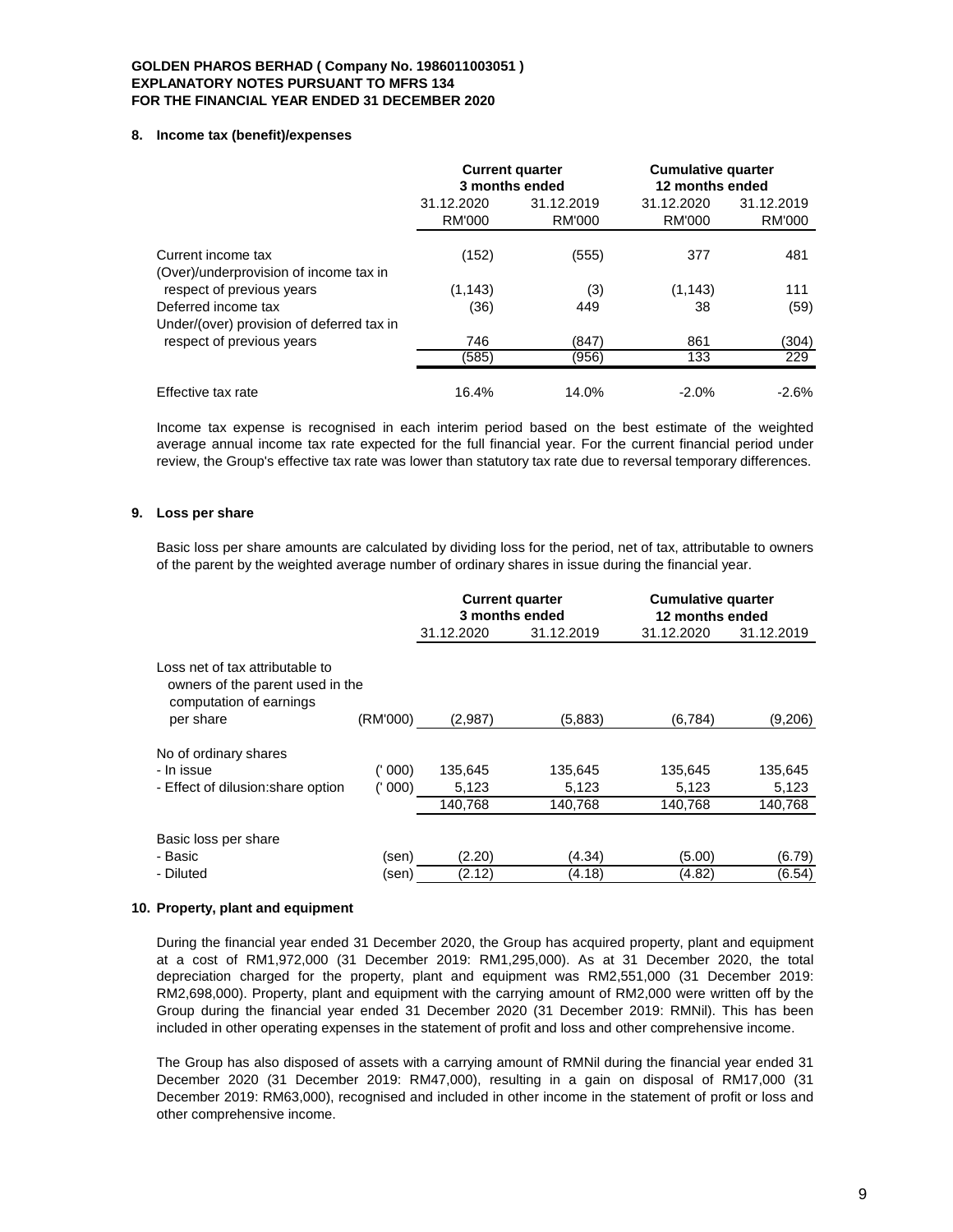#### **11. Goodwill**

|                                                                                       | Goodwill<br><b>RM'000</b> |
|---------------------------------------------------------------------------------------|---------------------------|
| Cost:<br>At 1 January 2019/31 December 2019/31 December 2020                          | 613                       |
| <b>Accumulated impairment:</b><br>At 1 January 2019/31 December 2019/31 December 2020 | (613)                     |
| Net carrying amount:<br>At 1 January 2019/31 December 2019/31 December 2020           |                           |

### **12. Fair value hierarchy**

The Group uses the following hierarchy for determining the fair value of all financial instruments carried at fair value:

Level 1 - Quoted (unadjusted) market prices in active markets for identical assets or liabilities

- Level 2 Valuation techniques for which the lowest level input that is significant to the fair value measurement is directly or indirectly observable
- Level 3 Valuation techniques for which the lowest level input that is significant to the fair value measurement is unobservable

As at the reporting date, the Group held the following financial assets that are measured at fair value:

|                                                                   | Total  | Level 1 | Level 2       | Level 3 |
|-------------------------------------------------------------------|--------|---------|---------------|---------|
|                                                                   | RM'000 | RM'000  | <b>RM'000</b> | RM'000  |
| 31 December 2020                                                  |        |         |               |         |
| Fair value through other comprehensive<br>income financial assets |        |         |               |         |
| Equity shares                                                     | 2.010  | 2.010   | ۰             |         |
| 31 December 2019                                                  |        |         |               |         |
| Fair value through other comprehensive<br>income financial assets |        |         |               |         |
| Equity shares                                                     | 2.211  | 2.211   | ۰             |         |

No transfer between any levels of the fair value hierarchy took place during the current interim period and the comparative period. There were also no changes in the purpose of any financial assets that subsequently resulted in a different classification of that assets.

The Group does not hold credit enhancements or collateral to mitigate credit risk. The carrying amount of financial assets therefore represents the potential credit risk.

#### **13. Cash and bank balances**

Cash and bank balances comprised the following amounts:

|                                 | 31.12.2020 | 31.12.2019 |
|---------------------------------|------------|------------|
|                                 | RM'000     | RM'000     |
|                                 |            |            |
| Cash at banks and in hand       | 6,633      | 10,603     |
| Deposits in licensed banks      | 6.504      | 11,639     |
|                                 | 13.137     | 22.242     |
| Less:                           |            |            |
| Bank overdraft                  | (355)      | (1,356)    |
| Deposits in licensed banks      | (789)      | (1,240)    |
| Total cash and cash equivalents | 11.993     | 19,646     |
|                                 |            |            |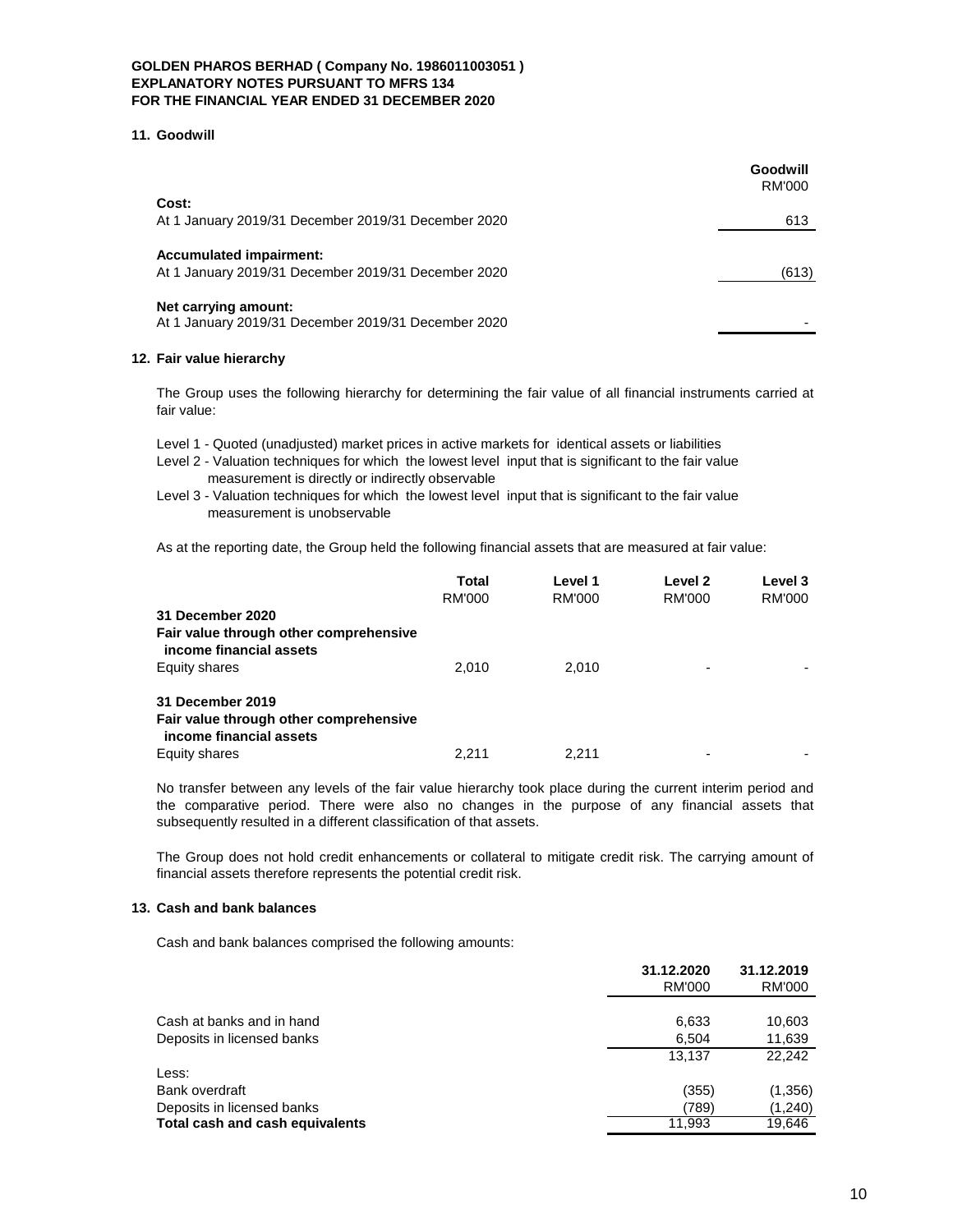#### **14. Share capital**

On 13 August 2020, the Company had issued 12,000,000 units of Redeemable Preference Shares ("RPS") in the Company to Terengganu Incorporated Sdn. Bhd. ("TISB") at RM1 per RPS as full settlement of the amount due to TISB of RM12 million in accordance with the terms and conditions of the Settlement Agreement.

#### **15. Borrowings**

|                  | 31.12.2020<br><b>RM'000</b> | 31.12.2019<br><b>RM'000</b> |
|------------------|-----------------------------|-----------------------------|
| Current          |                             |                             |
| Secured          | 1,832                       | 2,823                       |
| Non-current      |                             |                             |
| Secured          | 10,241                      | 9,686                       |
| Total borrowings | 12,073                      | 12,509                      |
|                  |                             |                             |

### **16. Dividend**

There was no dividend declared by the Company during the financial year ended 31 December 2020 (31 December 2019: Single tier first and final dividend of 1.27 sen per ordinary share amounting to RM1,737,000).

# **17. Commitments**

|                                  | 31.12.2020<br>RM'000 | 31.12.2019<br>RM'000 |
|----------------------------------|----------------------|----------------------|
| Capital expenditure              |                      |                      |
| Approved and contracted for:     |                      |                      |
| Plant and machinery              | 477                  | 637                  |
| Motor vehicles                   | 417                  | 200                  |
| Approved but not contracted for: |                      |                      |
| Plant and machinery              | 153                  | 630                  |
| Motor vehicles                   | 353                  | 770                  |
|                                  | 1,400                | 2.237                |

#### **18. Related party transactions**

The following table provides information on the transactions which have been entered into with related parties during the financial year ended 31 December 2020 and 31 December 2019 as well as the balances with the related parties as at 31 December 2020 and 31 December 2019:

|                                                                        | <b>Secretarial</b><br>RM'000 | <b>Expenses</b><br>paid by<br>related<br>RM'000 | <b>Amounts</b><br>owed by<br>related<br>RM'000 | <b>Amounts</b><br>owed to<br>related<br>RM'000 |
|------------------------------------------------------------------------|------------------------------|-------------------------------------------------|------------------------------------------------|------------------------------------------------|
| Entities with significant influence over the Group:<br>Holding company |                              |                                                 |                                                |                                                |
| 31.12.2020<br>Terengganu Incorporated Sdn. Bhd. ("TISB")               | ۰                            | $\blacksquare$                                  |                                                |                                                |
| 31.12.2019                                                             | 3                            | 28                                              | (24)                                           | 12.127                                         |
| A corporate shareholder                                                |                              |                                                 |                                                |                                                |
| Lembaga Tabung Amanah Warisan<br>31.12.2020                            |                              | -                                               |                                                | 640                                            |
| Negeri Terengganu ("LTAWNT")<br>31.12.2019                             |                              |                                                 |                                                | 640                                            |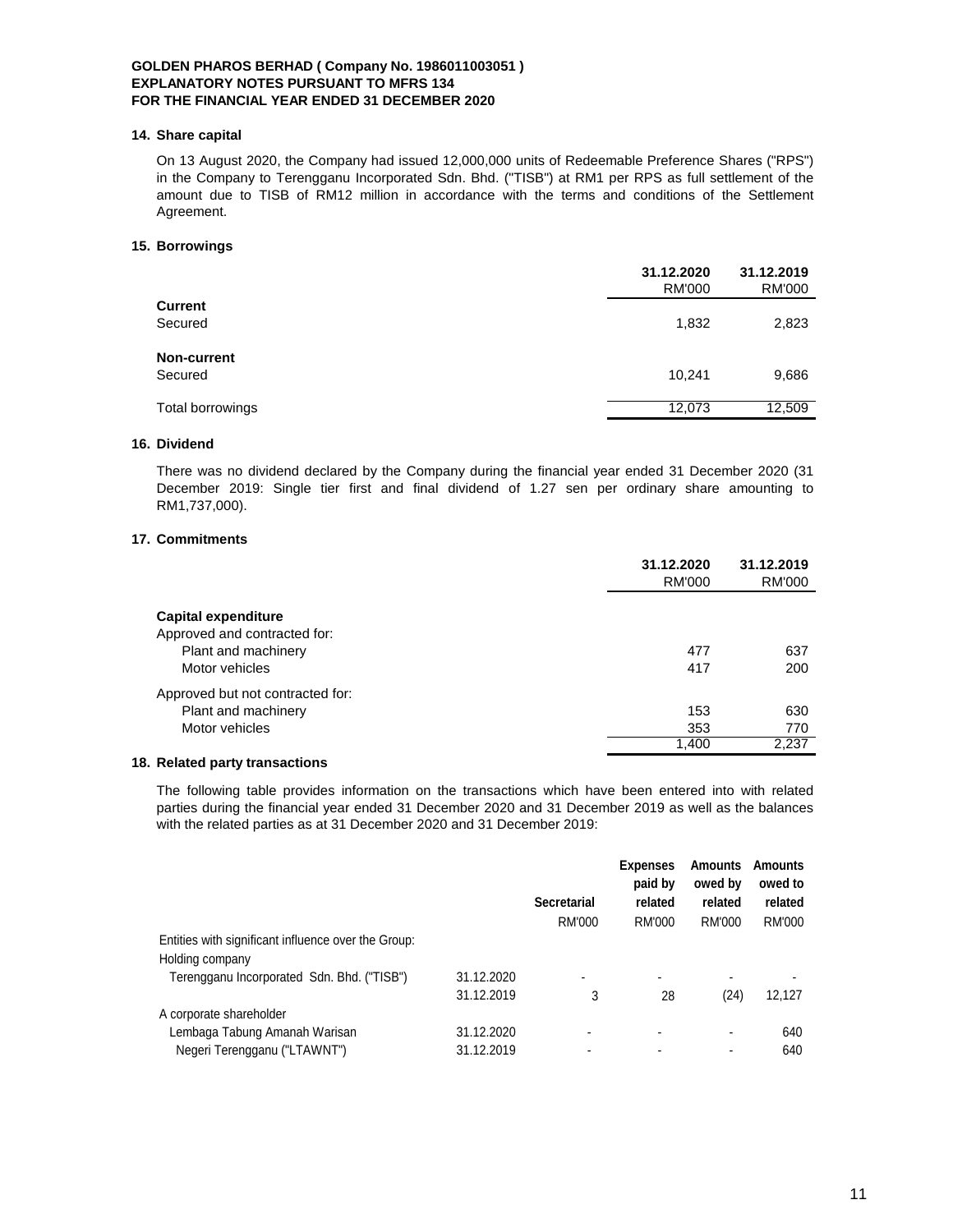### **GOLDEN PHAROS BERHAD ( Company No. 1986011003051 ) EXPLANATORY NOTES PURSUANT TO BURSA MALAYSIA LISTING REQUIREMENT: CHAPTER 9, APPENDIX 9B, PART A FOR THE FINANCIAL YEAR ENDED 31 DECEMBER 2020**

#### **19. Performance review**

#### **(a) Current Quarter vs Corresponding Quarter of Previous Period (4Q2020 vs 4Q2019)**

The Group's revenue for the quarter under review was RM15.70 million, 24% higher than RM12.66 million reported in the previous year's corresponding quarter. In terms of profitability, the Group reported a reduction in loss before tax from RM6.84 million in the quarter ended 31 December 2019 (4Q2019) to RM3.57 million in the quarter ended 31 December 2020 (4Q2020).

The improved result was primarily contributed by the favourable performance of the Group's harvesting, sawmilling and kiln-drying segment.

#### **Harvesting, sawmilling and kiln drying segment**

The harvesting, sawmilling and kiln-drying segment reported a better result in profitability whereby loss before tax dropped significantly to RM1.05 million from RM2.93 million in 4Q2019. The factor contributed to the better result in the current quarter was due to higher sales volume of sawn timber by 49% increased from 3,372 tonne in 4Q2019 to 5,032 tonne in 4Q2020 as a result of better logs extraction during the quarter.

#### **Manufacturing segment**

The manufacturing segment which is the manufacturing activities of glass, veneer and woodchip showed an improvement in the performance during the 4Q2020 whereby loss before tax has significantly reduced from RM2.68 million recorded in 4Q2019 to RM1.53 million in 4Q2020. This favourable performance was due to lower expenses and higher other operating income reported by the segment.

### **Other segment**

Other segment of the Group has recorded a loss before tax of RM1.00 million in the quarter under review, slightly improved from a loss before tax of RM1.23 million in the previous year's correponding quarter. This was mainly due to significant savings in segment's administrative expenses.

#### **(b) Current Period-to-date vs Previous Period-to-date (FY2020 vs FY2019)**

During the financial year ended 31 December 2020 (FY2020), the Group businesses were adversely affected by the Covid-19 pandemic and business temporary closure during the Movement Control Order ("MCO") period commenced from 18 March 2020 until 3 May 2020.

However, the Group's performance in FY2020 was better, as the loss before tax reduced from RM8.98 million in the financial year ended 31 December 2019 (FY2019) to RM6.65 million. The favourable performance was contributed by effective cost saving measures undertaken by the Group.

#### **Harvesting, sawmilling and kiln drying segment**

In FY2020, the segment registered a revenue of RM30.73 million, a reduction by 16% as compared to RM36.72 million revenue reported in FY2019. The adverse performance in segment's revenue as compared against previous financial year were mainly related to the current Covid-19 pandemic situation. As a result, the quantity of sawn timber sold has reduced by 21% due to lower logs extraction during the period.

Despite the significant reduction in revenue, the segment reported a lower loss before tax than the previous financial year due to cost savings in the segment's expenses and higher other operating income.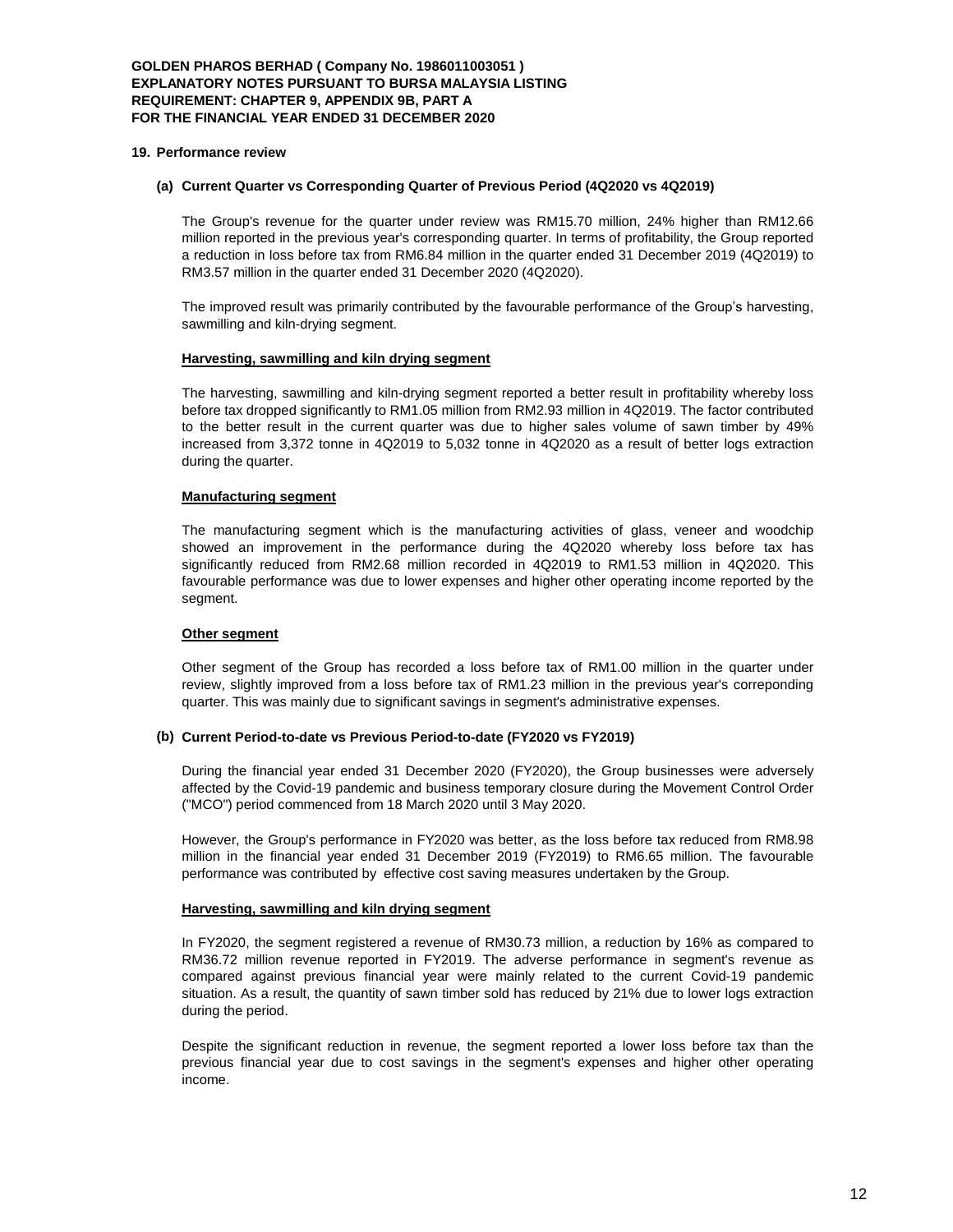### **GOLDEN PHAROS BERHAD ( Company No. 1986011003051 ) EXPLANATORY NOTES PURSUANT TO BURSA MALAYSIA LISTING REQUIREMENT: CHAPTER 9, APPENDIX 9B, PART A FOR THE FINANCIAL YEAR ENDED 31 DECEMBER 2020**

#### **19. Performance review (continued)**

## **(b) Current Period-to-date vs Previous Period-to-date (FY2020 vs FY2019) (continued)**

#### **Manufacturing segment**

Similarly, the manufacturing segment of the Group reported a reduction in loss before tax of RM2.23 million as compared to RM2.92 million in FY2019 despite the decline in revenue of 21% in FY2020, mainly due to effective cost saving measue undertaken by the segment.

#### **Other segment**

Other segment which refers to the investment holding and rental activity of the Group, has recorded a slight increase in revenue, mainly due to additional lease of building to the external party. In addition, the savings in the segment's operating expenses has also contributed to the improved performance of the segment during the year.

#### **20. Material change in performance of operating segments of current quarter compared with immediate preceding quarter**

|                          | <b>Current</b><br>quarter | <b>Immediate</b><br>preceding<br>quarter |  |
|--------------------------|---------------------------|------------------------------------------|--|
|                          | 31.12.2020                | 30.09.2020                               |  |
|                          | RM'000                    | RM'000                                   |  |
| Revenue                  | 15,702                    | 18,787                                   |  |
| (Loss)/profit before tax | (3,572)                   | 3,580                                    |  |

The Group's revenue for the quarter under review was RM15.70 million, decreased by 16% from RM18.79 million revenue reported in the quarter ended 30 September 2020 (3Q2020). Accordingly, the Group's profit before tax turned into loss before tax of RM3.57 million in the quarter under review.

The harvesting, sawmilling and kiln-drying segment reported loss before tax of RM1.05 million as compared to profit before tax of RM3.75 million in the 3Q2020. The segment's revenue was at RM10.48 million, 24% lower than the immediate preceding quarter of RM13.78 million. Higher revenue and profit before tax recorded in 3Q2020 was due to logs sales proceed via tender from the Group's concession amounted to RM3.68 million.

The manufacturing segment also reported an adverse performance with a loss before tax reported at RM1.53 million in the quarter under review as compared to profit before tax of RM0.74 million in the immediate preceding quarter. The reduction in profitability was a result from the increase in segment's expenses primarily in manufacturing and administrative expenses.

Similarly, other segment reported an increase in loss before tax by 10% from RM0.91 million reported in the immediate preceding quarter. The adverse performance in the quarter under review was contributed by the increase in certain administrative expenses.